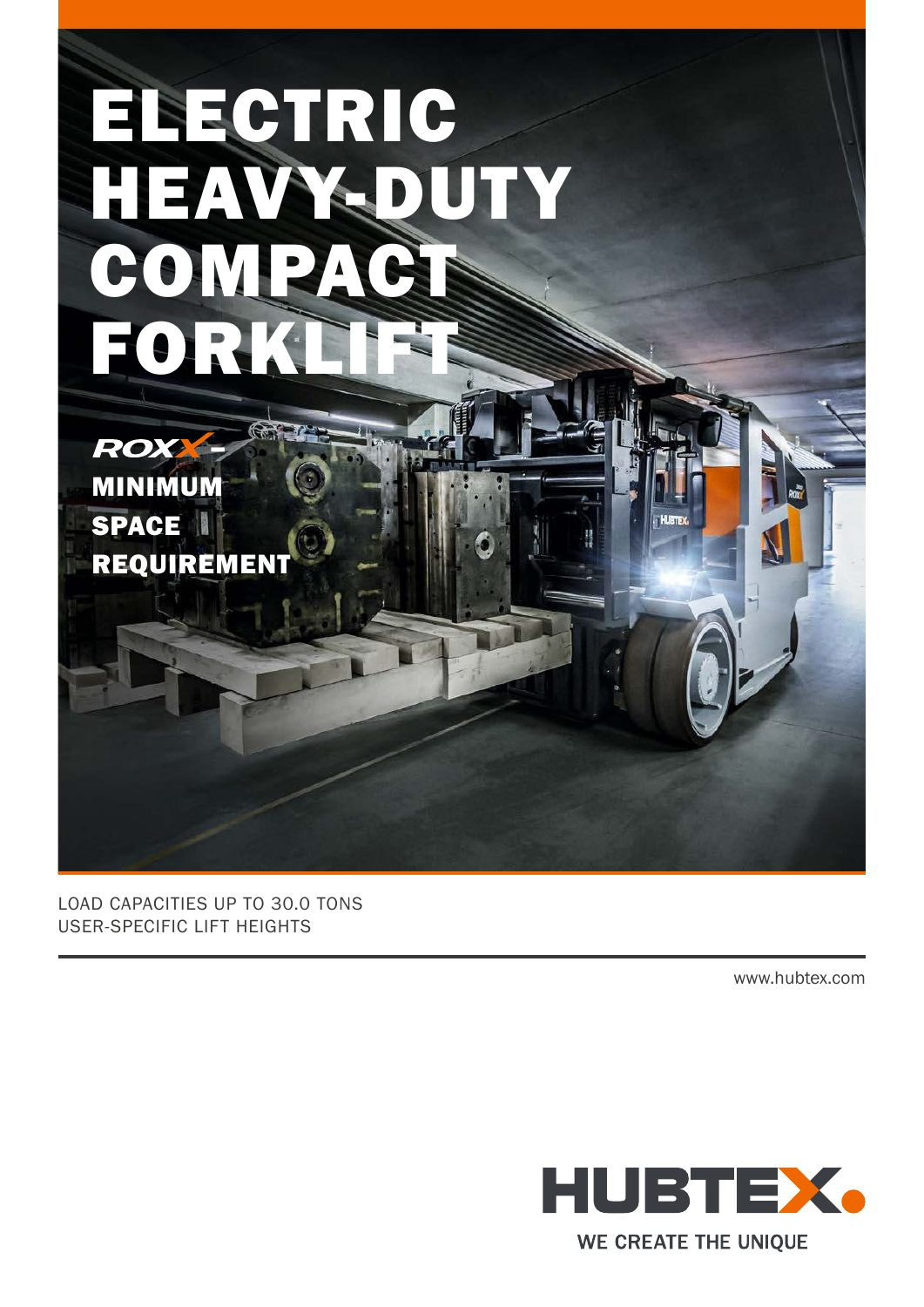

## POWERFUL YET COMPACT

The HUBTEX RoxX Electric Heavy-duty Compact Forklift is in its natural environment whenever heavy loads have to be transported, loaded or shipped in the tightest of spaces.

The RoxX can be used both indoors and outdoors. Compared to conventional forklifts, the RoxX boasts extremely compact dimensions in terms of length and width. In other words, the HUBTEX Compact Forklift can be used where conventional forklifts are not suitable due to their considerably larger dimensions.

All vehicles in the RoxX device series have a stable and robust free-view lift mast and offer maximum manoeuvrability and optimum all-round visibility from the driver's cabin.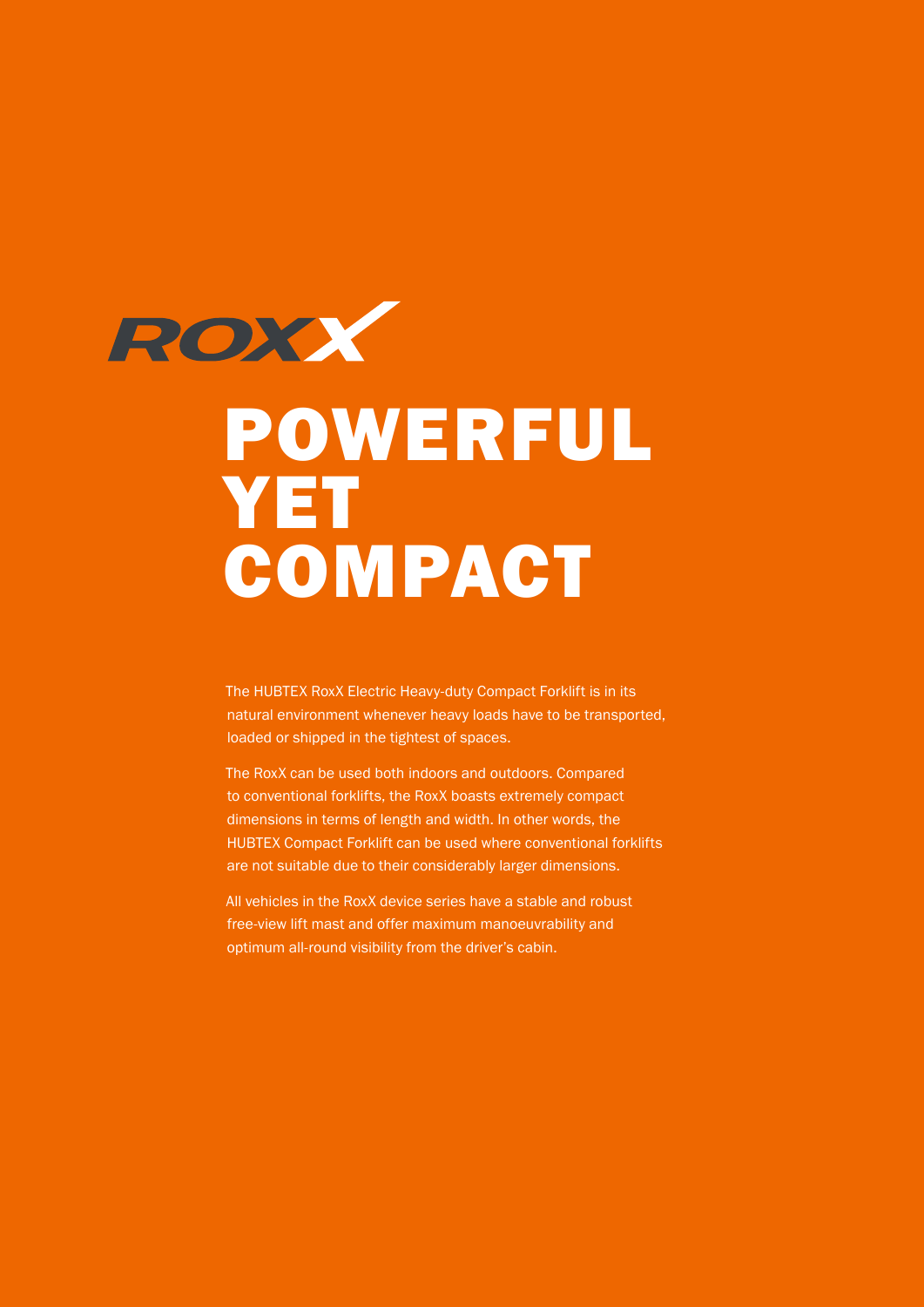## Electric Heavy-duty Compact Forklift **ROXX** in detail

- >> *Load capacities from 8 t to 30 t*
- >> *Environmentally friendly and quiet*
- >> *Electric drive*
- >> *Special free-view lift mast*
- >> *Indoor and outdoor applications*
- >> *Maximum manoeuvrability and space saving*
- >> *Optimum all-round visibility*

*Thanks to the patented steering system, even the narrowest of spaces are accessible.* 



| <b>Features</b>     | <b>RoxX</b>                     |
|---------------------|---------------------------------|
| Load capacity (t)   | $8 - 30$                        |
| Lift height (mm)    | up to 10,000                    |
| <b>Tyres</b>        | Elastic or PU                   |
| Lift height (mm)    | User-specific                   |
| Cabin               | Ergonomic seated driver's cabin |
| Operation           | Multifunction joystick          |
| Battery voltage (V) | 80                              |

**ROXX**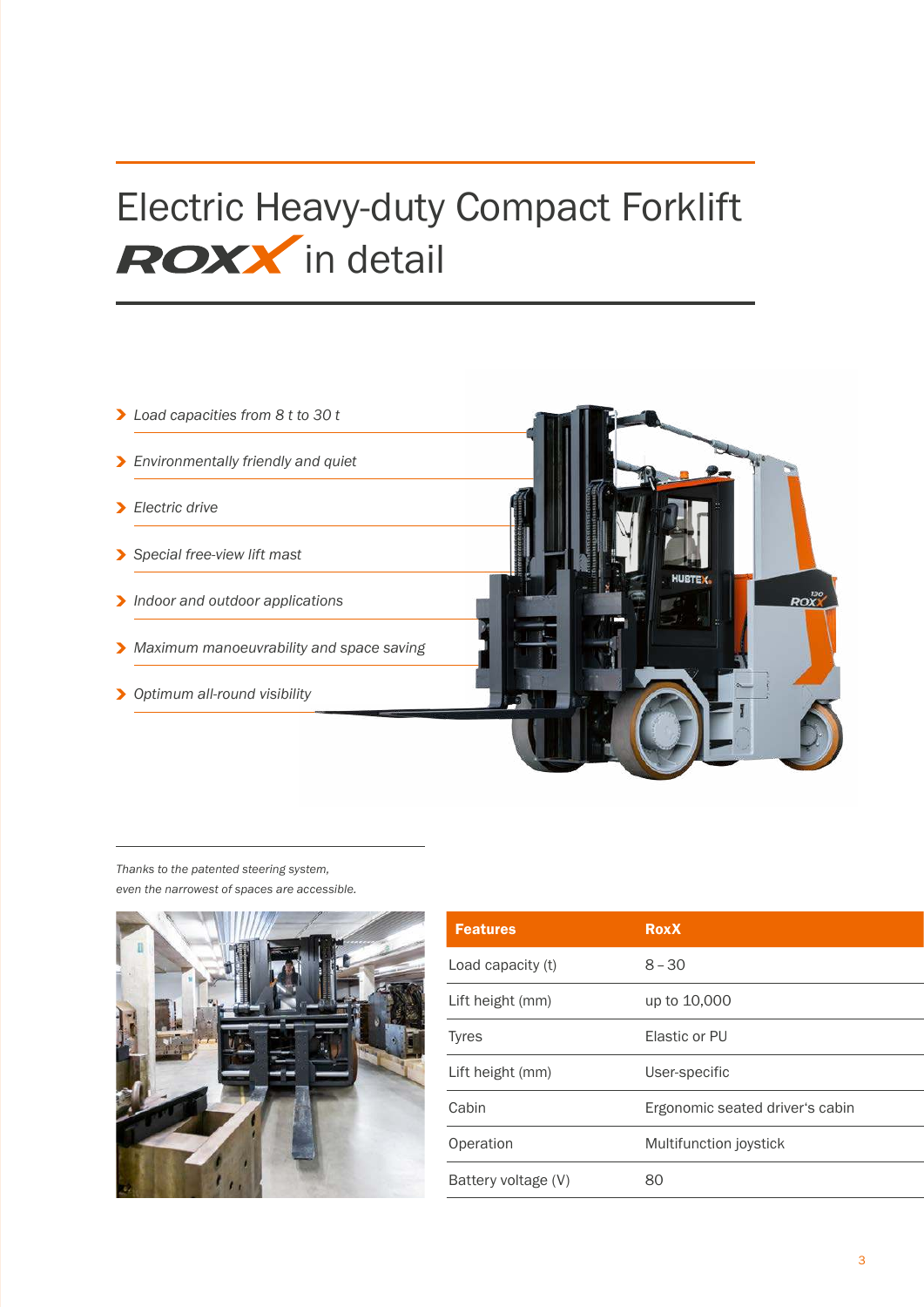## Comfort and optimally equipped with the **ROXX**

#### **STEERING SYSTEM**

Whether you are carrying coils, paper rolls, converters or die tools, the RoxX transports all loads safely and reliably. The RoxX offers significant advantages over classic forklifts, mainly due to its compactness. It is up to 25 % narrower and around 20 % shorter yet retains the same load capacity.

Two steering systems are also available for the RoxX. An electro-hydraulic steering system with a steering axle is installed as standard. Further space savings are possible with the optional available electric steering system.



Thanks to a new, patented single-wheel steering system, the turning radius is also significantly reduced. The reduction is around 50 % compared to the standard steering system. In this case, the pivot point of the vehicle is ideally in the centre of the drive axle.

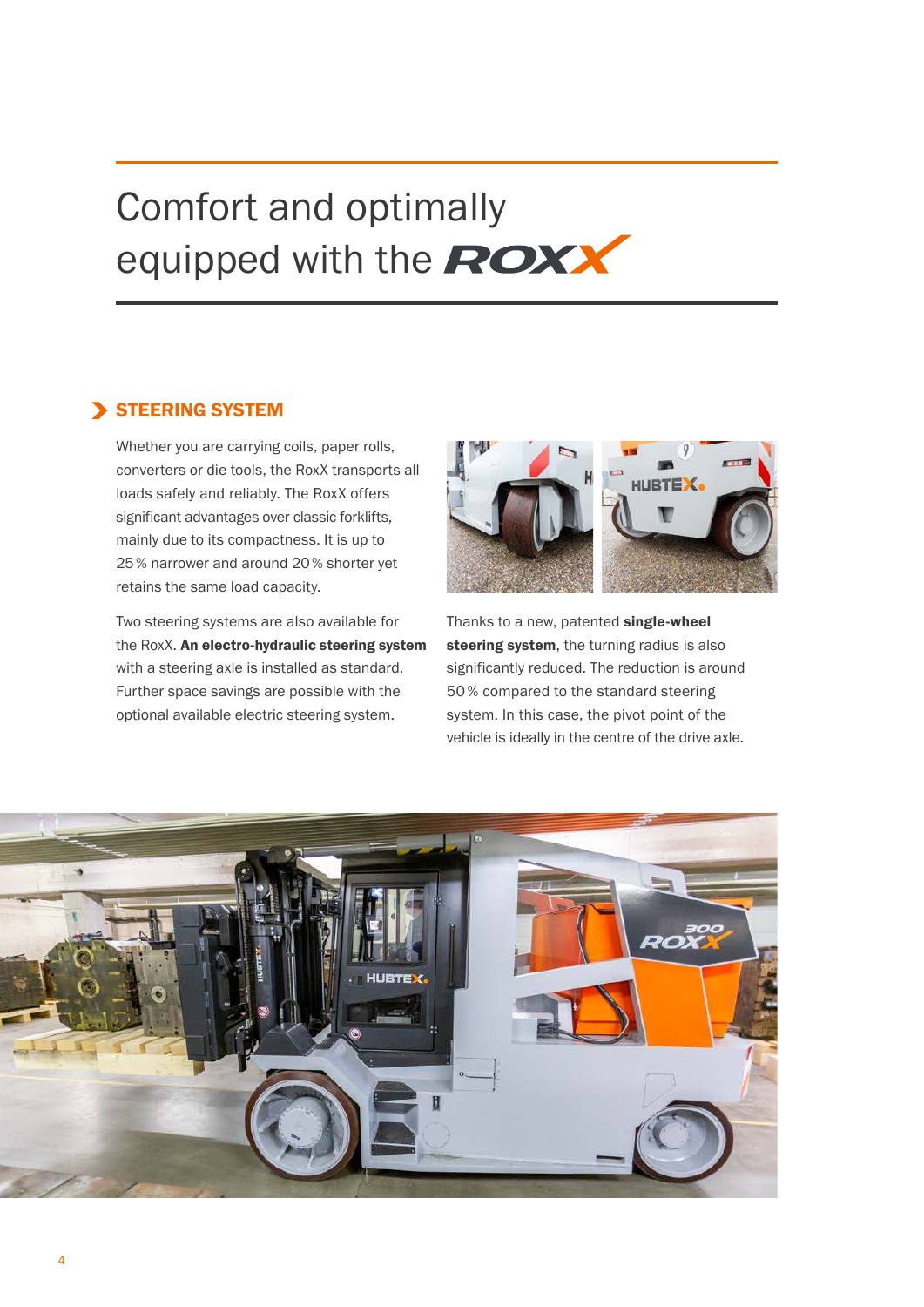#### > LIFT MAST

The construction of the mast is crucial. On the one hand, the mast must be able to carry heavy loads and move safely, on the other, it must not restrict the driver's view.

We offer different versions of the mast for optimal flexibility. The masts range from a 2-stage Simplex lift mast (standard model) with maximum view of the load to a 2-stage lift mast with full free lift (Duplex) or a 3-stage lift mast with full free lift (Triplex) for low mast heights.

All models can be tilted from − 5 degrees to +5 degrees.

51,

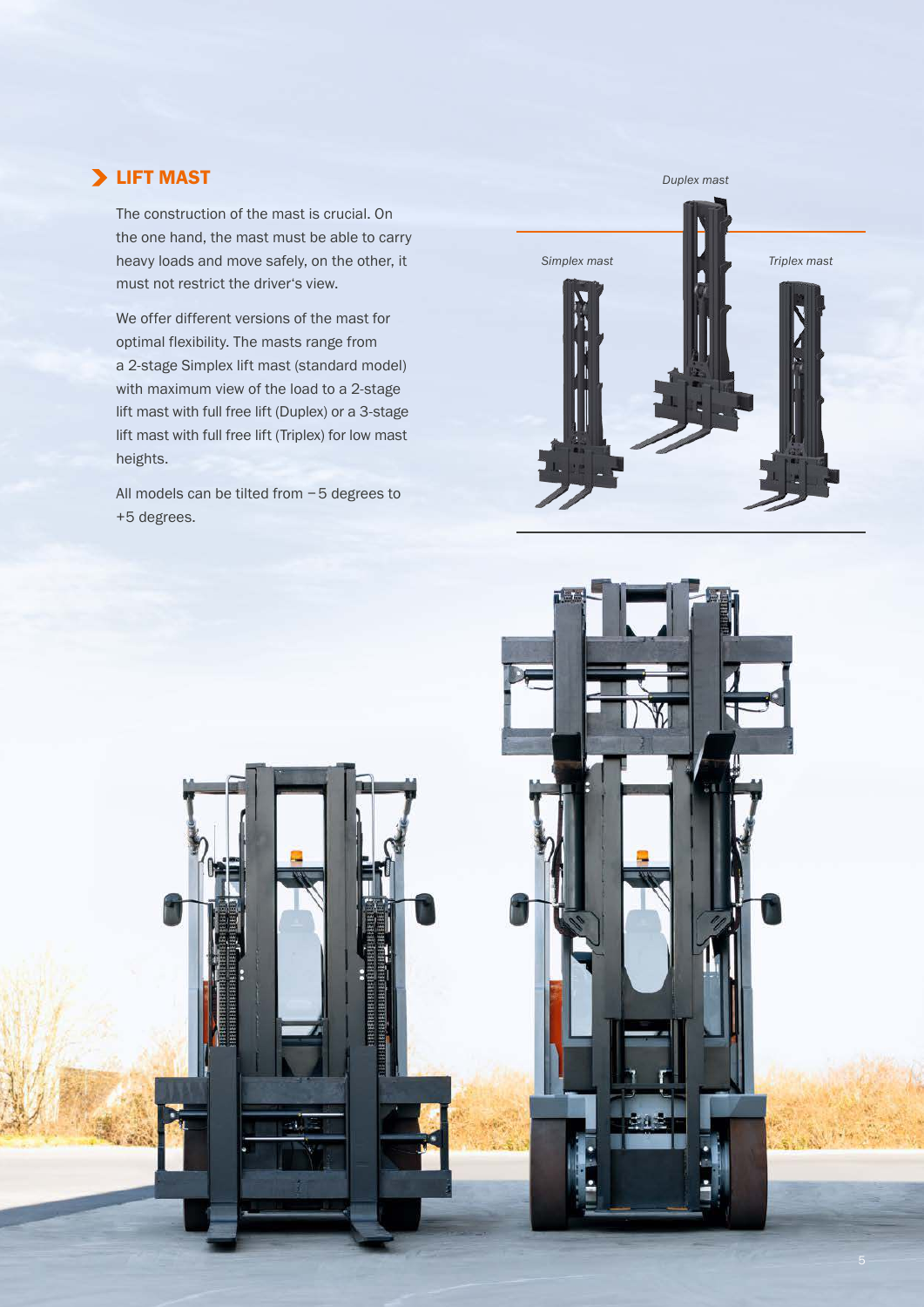

#### > CABIN

The optimally designed mast and the large window areas offer the driver an unobstructed all-round view from the spacious driver's cabin.

All hydraulic functions are controlled with the ergonomically arranged multifunction joystick. The vibration -dampened cabin and the sprung multi-adjustable seat, ensure fatiguefree and smooth operation. Non-slip steps allow easy and more importantly, safe entry. *Depending on the requirements, the load is picked* 



*up using fork arms or the appropriate attachment.*

#### > ELECTRIC DRIVE

The HUBTEX RoxX is electrically driven. This drive concept is 30 % more efficient than a hydrostatic drive.

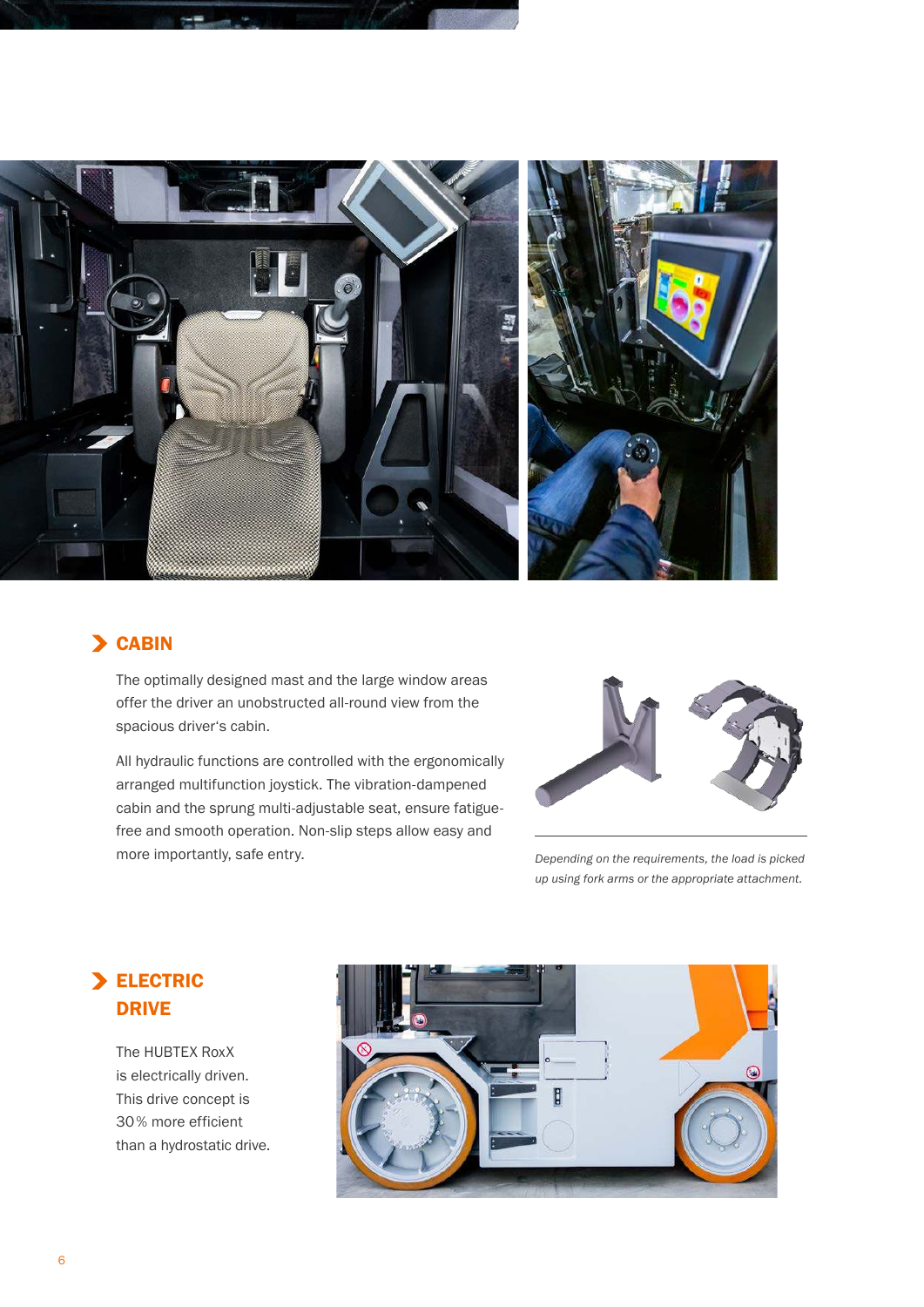### Foundry version of Heavy-duty Compact Forklift

Standard Heavy-duty Forklifts often have high maintenance and repair costs when used in foundries. This is due to the special requirements for foundries applications, for example when handling converters, sparks and splashes of liquid iron affects the difficult-to-protect components.

HUBTEX therefore decided to develop a completely new type of Heavy-duty Forklift. The design was precisely aligned to the production and operating conditions in a foundry. By using the foundry version of the HUBTEX Truck, ongoing service costs are greatly reduced, performance is enhanced and the total cost of ownership is significantly reduced.

#### > ADVANTAGES COMPARED TO THE STANDARD VERSION:

- > Protection of temperature-sensitive parts, such as hydraulic lines
- > Installation of the entire drive and control technology inside the vehicle
- > Protected inside hydraulic lines in the mast
- > Significantly improved visibility through the use of a telescopic arm
- >> Washers with quick change system in the cabin
- >> Wheel arches protect the tyres from damage
- > Lower axle loads to reduce the point load on the building floors